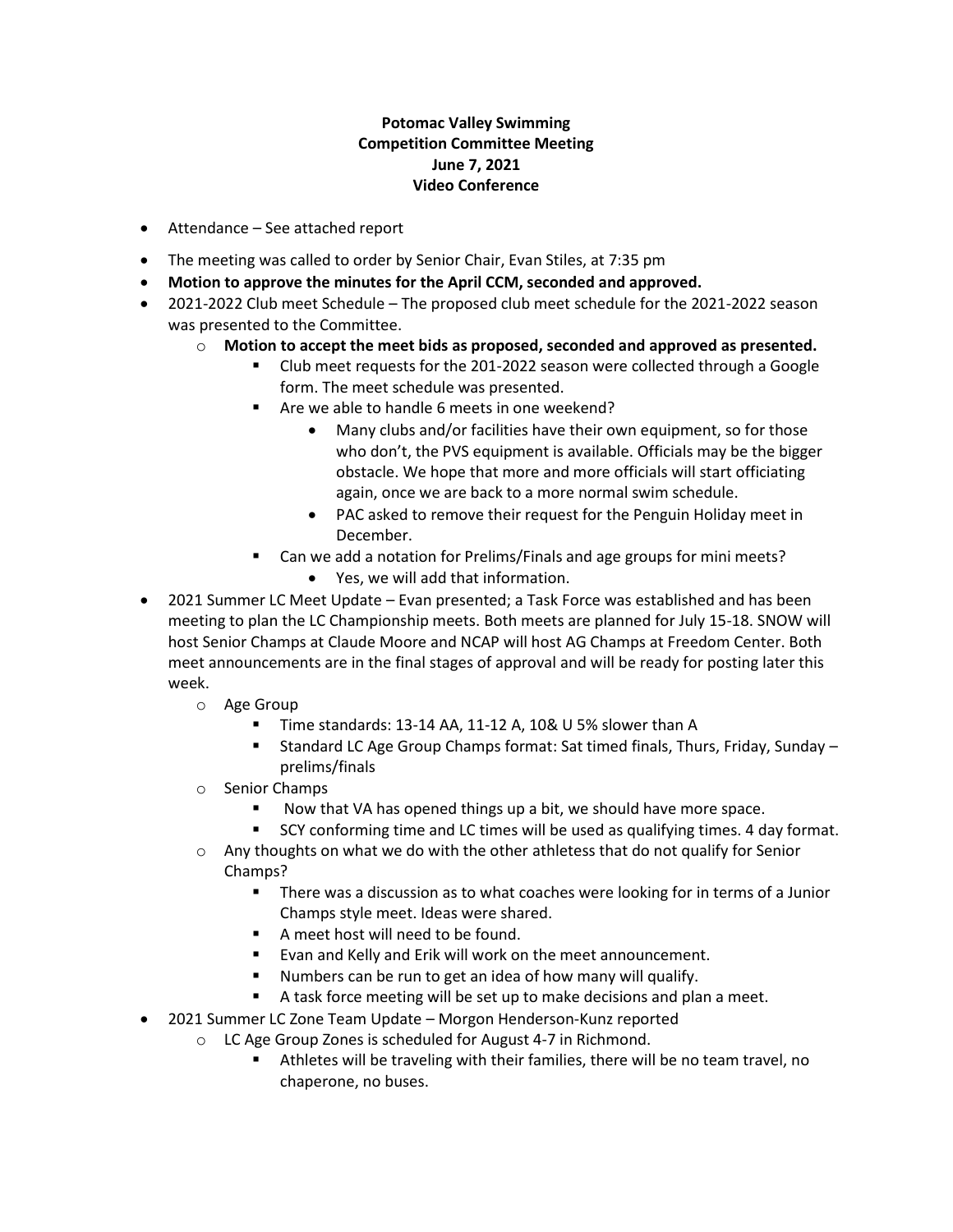- There are no time standards. We are thinking to use an open application process then pick from the application pool.
- VSI is still making final decisions at their upcoming Board Meeting. It is believed there will not be any relays and 3 splashes per day allowed. VSI did reach out to every LSC and they are all planning to participate.
- $\circ$  Do we as an LSC want to decide how we choose the swimmers? 12 per day? Or 12 total per ag/gender.
	- The general consensus is to allow 12 per age group, gender and day. This will allow more swimmers to be able to participate, especially those who specialize in only one event/stroke.
- $\circ$  There was a discussion as to the best way to handle the application process.
	- During the previous task force meetings it was determined not to make the Age Group Champs Meet a "Zone Qualifier".
	- Many feel it should be open to a qualifying time period not a specific meet.
- $\circ$  We will need one coach per age group which will help give the meet more of a team feel.
	- Erik commented that he and Morgon have been looking for Zone coaches.
	- One head coach and then one per age group.
	- PVS will reimburse for hotel, mileage and pay coaches a stipend. We will get final approval from the Board. But plan to have expenses paid for.
	- Morgon indicated he was willing to be both Head Coach and Team Manager, but it was agreed that it would be better to split the jobs.
	- A Flash Mail will be sent to ask for coaches.
- **Motion that the Zone Team is selected using an application process, seconded and approved.**
	- o Zone meet announcement will be sent out once received.
- Any old or new business
	- o Which meets are eligible for Travel Reimbursement this summer?
		- Olympic Trials, Open Water Nationals (will confirm), Futures (will confirm), US Open/Nationals.
		- Can swimmers double dip for Trials and Nationals. We will need to look back at P&P on this.
- The meeting was adjourned at 9:11 pm by Evan. Motion to adjourn, seconded and approved.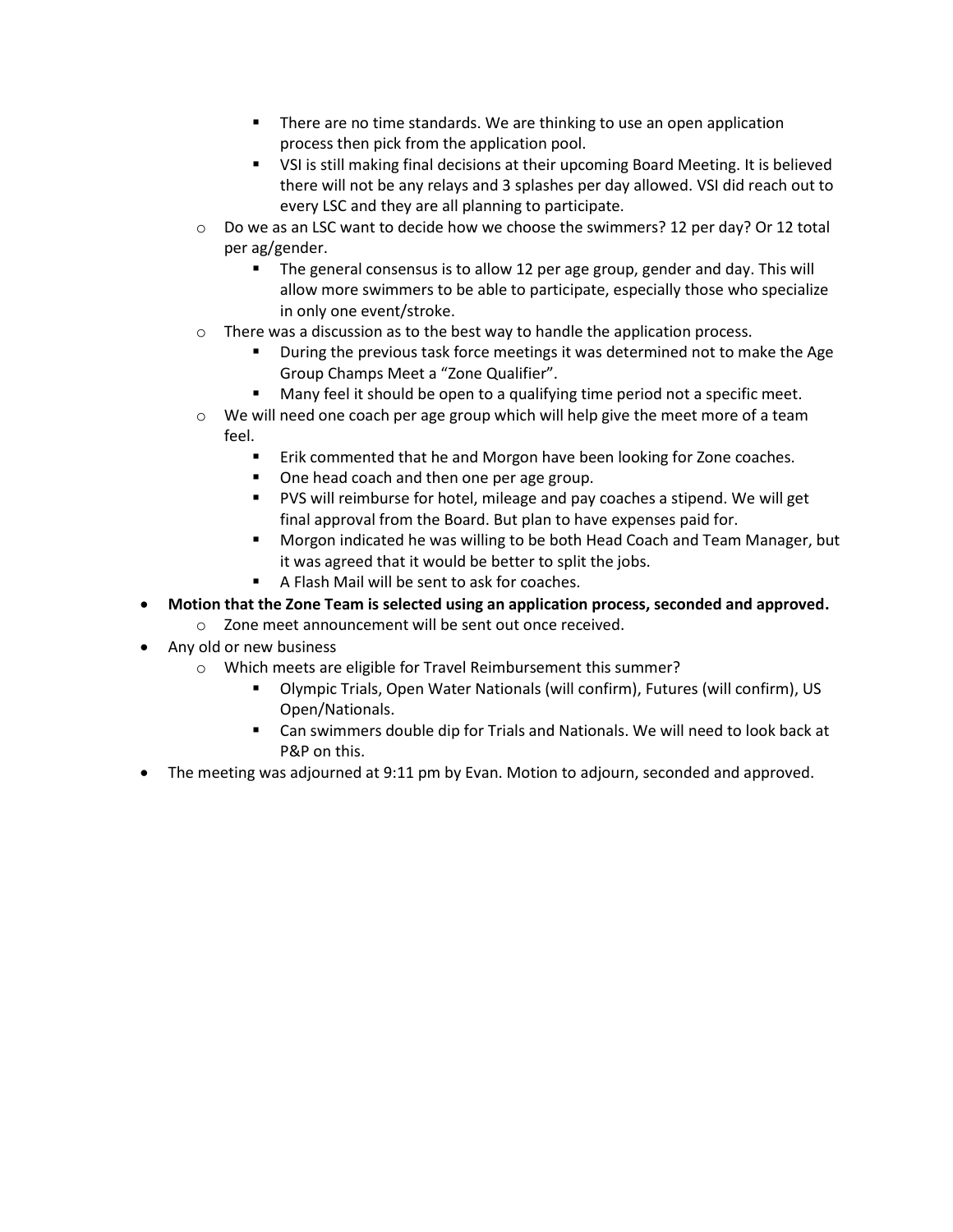## **PVS Meet Schedule Requests - Club Hosted Meets**

| <b>Host Club</b> | <b>Meet Name</b>                  | <b>Start Date</b> | <b>End Date</b>                 | Location                                               |
|------------------|-----------------------------------|-------------------|---------------------------------|--------------------------------------------------------|
| <b>MAKO</b>      | <b>MAKO Fall Invitational</b>     |                   | 10/2/2021 10/3/2021 St. James   |                                                        |
| <b>OCCS</b>      | <b>Fall Freestyle Fartlek</b>     |                   |                                 | 10/2/2021 10/3/2021 Occoquan Swim Academy              |
| SNOW             | JP Popovich Memorial Invitational |                   |                                 | 10/8/2021 10/10/2021 Claude Moore Recreation Center    |
| <b>PAC</b>       | <b>PAC All Free Meet</b>          |                   |                                 | 10/9/2021 10/9/2021 Fairland Aquatics Center           |
| <b>HACC</b>      | Harvest Moon invitational         |                   |                                 | 10/9/2021 10/10/2021 Herndon Community Center          |
| <b>NCAP</b>      | Autumn Kingfish Splash            |                   | 10/9/2021 10/10/2021 St. James  |                                                        |
| <b>PVS</b>       | <b>PVS October Open</b>           |                   | 10/15/2021 10/17/2021           |                                                        |
| <b>RMSC</b>      | RMSC October Kick-Off Classic     |                   |                                 | 10/15/2021 10/17/2021 Germantown Indoor Swim Center    |
| <b>OCCS</b>      | Medley Mayhem                     |                   |                                 | 10/16/2021 10/17/2021 Occoquan Swim Academy            |
| PM               | <b>Halloween Mini Meet</b>        |                   |                                 | 10/23/2021 10/23/2021 Audrey Moore                     |
| SDS              | <b>Monster Mash</b>               |                   |                                 | 10/23/2021 10/24/2021 South Run RECenter               |
| <b>DCPR</b>      | <b>Trick or Treat Mini Meet</b>   |                   |                                 | 10/30/2021 10/30/2021 Turkey Thicket Aquatic Center    |
| <b>OCCS</b>      | Spooky Distance Challenge         |                   |                                 | 10/30/2021 10/30/2021 Occoquan Swim Academy            |
| PAC              | 10 & Under Rockhopper Meet        |                   |                                 | 10/30/2021 10/30/2021 Fairland Aquatics Center         |
| AAC              | <b>Fall Gator Mini meet</b>       |                   |                                 | 10/30/2021 10/31/2021 Long Bridge Park                 |
| PM               | <b>Marlins Invitational</b>       |                   |                                 | 11/5/2021 11/7/2021 University of Maryland             |
| <b>DCPR</b>      | November Distance Meet            |                   |                                 | 11/6/2021  11/7/2021  Wilson Aquatic Center            |
| <b>FXFX</b>      | Loughmiller Memorial Meet         |                   | 11/6/2021 11/7/2021 WARF        |                                                        |
| <b>RMSC</b>      | National Age Group Team Challenge |                   |                                 | 11/6/2021 11/7/2021 Martin Luther King Swim Center     |
| <b>MAKO</b>      | MAKO Gobble Gobble Meet           |                   | 11/6/2021 11/7/2022 St. James   |                                                        |
| <b>YORK</b>      | November Friendship Mini Meet     |                   |                                 | 11/7/2021 11/7/2021 Providence RECenter                |
| <b>PVS</b>       | <b>PVS November Open</b>          |                   | 11/12/2021 11/14/2021           |                                                        |
| <b>OCCS</b>      | <b>Medley Extreme</b>             |                   |                                 | 11/13/2021 11/14/2021 Occoquan Swim Academy            |
| <b>RMSC</b>      | RMSC Autumn Mini Meet             |                   |                                 | 11/13/2021 11/14/2021 Olney Swim Center                |
| <b>RMSC</b>      | RMSC Distance Freestyle Meet      |                   |                                 | 11/13/2021 11/14/2021 Olney Swim Center                |
| <b>OCCS</b>      | <b>Fall Fest Invite</b>           |                   |                                 | 11/19/2021 11/21/2021 Freedom Aquatic & Fitness Center |
| <b>RMSC</b>      | <b>RMSC November Invitational</b> |                   |                                 | 11/19/2021 11/21/2021 Germantown Indoor Swim Center    |
| SDS              | Swim & Rock                       |                   |                                 | 11/19/2021 11/21/2021 Oak Marr RECenter                |
| <b>FAST</b>      | Odd Ball Challenge                |                   |                                 | 11/20/2021 11/21/2021 Fairland Aquatics Center         |
|                  |                                   |                   |                                 | 11/20/2021 11/21/2021 PWCS Colgan High School          |
| <b>FXFX</b>      | <b>FXFX Souper Bowl</b>           |                   |                                 | 11/21/2021 11/21/2021 Dulles South Recreation Center   |
| <b>NCAP</b>      | Pilgrim Mini                      |                   |                                 |                                                        |
| <b>MACH</b>      | Turkey Claus Showdown             |                   |                                 | 12/2/2021 12/5/2021 University of Maryland             |
| PM               | <b>Sport Fair Winter Classic</b>  |                   |                                 | 12/2/2021 12/5/2021 George Mason University            |
| <b>MSSC</b>      | Christmas Champs                  |                   |                                 | 12/3/2021 12/5/2021 Fairland Aquatics Center           |
| <b>YORK</b>      | Reindeer Mini Meet                |                   |                                 | 12/4/2021  12/5/2021  Providence RECenter              |
| <b>NCAP</b>      | <b>NCAP Invitational</b>          |                   |                                 | 12/9/2021 12/12/2021 University of Maryland            |
| <b>RMSC</b>      | RMSC Holiday Invitational         |                   |                                 | 12/9/2021 12/12/2021 Germantown Indoor Swim Center     |
| <b>MAKO</b>      | MAKO Holiday Invitational         |                   | 12/11/2021 12/12/2021 St. James |                                                        |
| <b>MACH</b>      | Frozen Five Meet                  |                   |                                 | 12/12/2021 12/12/2021 Fairland Aquatics Center         |
| <b>PAC</b>       | Penguin Holiday Champs Meet       |                   |                                 | 12/17/2021 12/19/2021 Fairland Aquatics Center         |
| <b>FAST</b>      | <b>Splash and Dash</b>            |                   |                                 | 12/18/2021 12/18/2021 Fairland Aquatics Center         |
| <b>NCAP</b>      | Candy Cane                        |                   |                                 | 12/19/2021 12/19/2021 Freedom Aquatic & Fitness Center |
| <b>PVS</b>       | <b>PVS January Distance</b>       | 1/8/2022          | 1/9/2022                        |                                                        |
| AAC              | <b>AAC Senior LC invite</b>       | 1/8/2022          |                                 | 1/9/2022 Long Bridge Park                              |
| SDS              | Polar Bear                        | 1/8/2022          |                                 | 1/9/2022 South Run RECenter                            |
| <b>RMSC</b>      | <b>RMSC Frosty Pentathlon</b>     | 1/9/2022          |                                 | 1/9/2022 Germantown Indoor Swim Center                 |
| <b>MACH</b>      | Green & Orange Bowl               | 1/14/2022         |                                 | 1/16/2022 Madeira School                               |
| RMSC             | RMSC January Invitational         | 1/14/2022         |                                 | 1/16/2022 Germantown Indoor Swim Center                |
| <b>DCPR</b>      | IM-Xperience Meet                 | 1/15/2022         |                                 | 1/16/2022 Wilson Aquatic Center                        |
| <b>MAKO</b>      | <b>MAKO Polar Plunge</b>          | 1/15/2022         | 1/16/2022 St. James             |                                                        |
| <b>OCCS</b>      | Winter Wonderland                 | 1/15/2022         |                                 | 1/16/2022 Occoquan Swim Academy                        |
| PM               | Snowdude Mini Meet                | 1/15/2022         |                                 | 1/16/2022 Mt Vernon RECenter                           |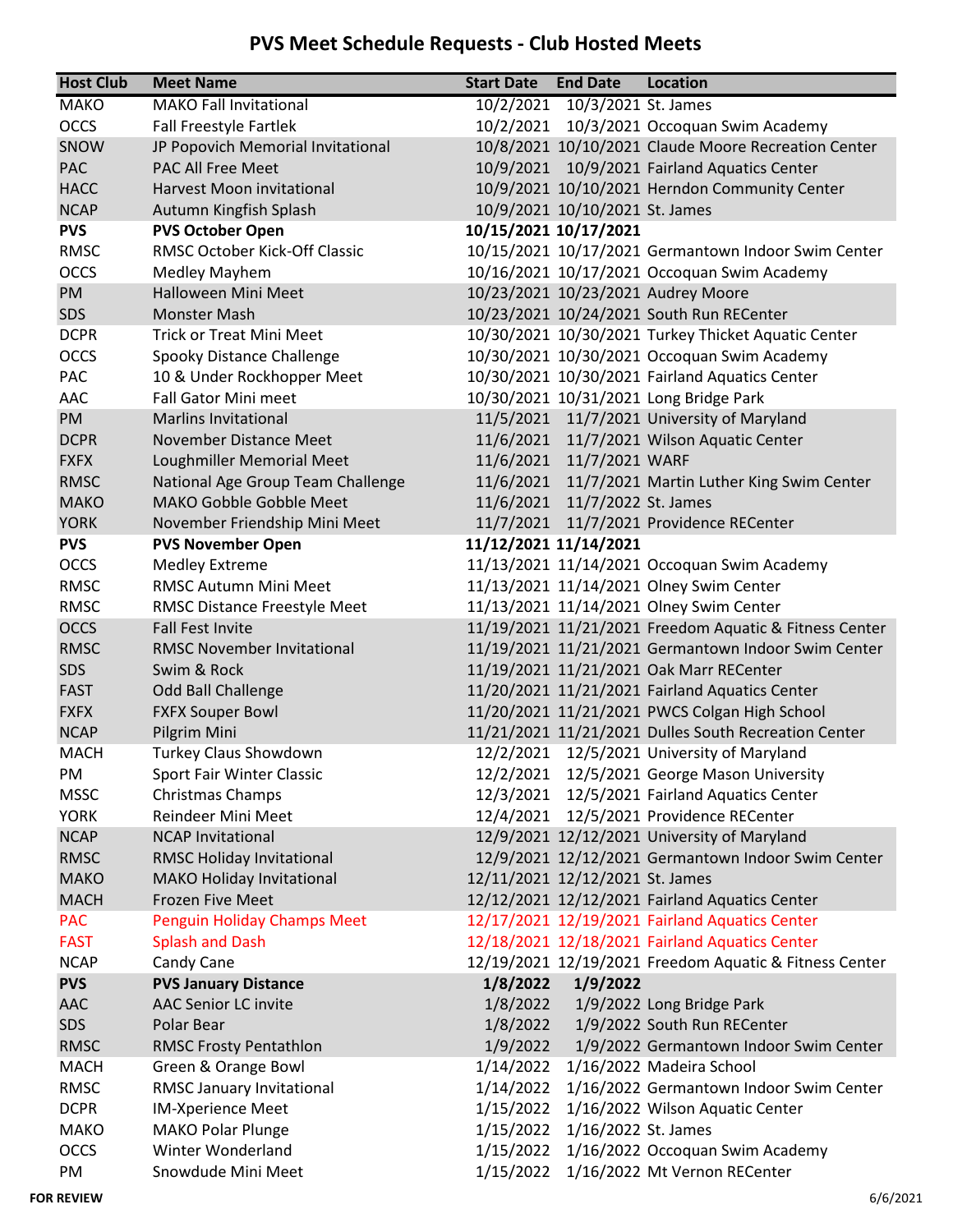## **PVS Meet Schedule Requests - Club Hosted Meets**

| <b>PVS</b><br>1/22/2022<br>1/23/2022<br><b>PVS January Open</b><br><b>NCAP</b><br>1/22/2022<br>New Year Splash and Dash<br>1/23/2022 St. James<br>PM<br><b>USA Swimming IMX Challenge</b><br>1/28/2022<br>1/30/2022 University of Maryland<br><b>NCAP</b><br>Polar Pentathlon<br>1/30/2022<br>1/30/2021 Dulles South Recreation Center<br>PAC<br>Little Blue Penguin Pentathlon<br>1/30/2022<br>1/30/2022 Fairland Aquatics Center<br>2/5/2022<br><b>FISH</b><br>Super FISH Bowl XI<br>2/6/2022 Spring Hill RECenter<br>2/5/2022<br><b>MAKO</b><br><b>MAKO Qualifier</b><br>2/6/2022 St. James<br><b>RMSC</b><br>RMSC Gender Blender Mini Meet<br>2/5/2022<br>2/6/2022 Kennedy Shriver Aquatic Center<br><b>YORK</b><br>February Friendship Mini Meet<br>2/6/2022<br>2/6/2022 Providence RECenter<br>2/6/2022<br>PAC<br>2/6/2022 Fairland Aquatics Center<br><b>Emperor Penguin Pentathlon</b><br>2/13/2022<br>2/13/2022<br><b>PVS</b><br><b>PVS February Distance</b><br><b>OCCS</b><br><b>Presidents Day Classic</b><br>2/11/2022<br>2/13/2022 Freedom Aquatic & Fitness Center<br>Potomac Marlins 14&U JO Qualifier<br>2/12/2022<br>PM<br>2/13/2022 Cub Run RECenter<br>2/12/2022<br>2/13/2022 Claude Moore Recreation Center<br>SNOW<br><b>SNOW February Qualifier</b><br><b>FAST</b><br>2/13/2022<br>Munchkin Mania<br>2/13/2022 Fairland Aquatics Center<br><b>PVS</b><br><b>PVS 18&amp;Under Qualifier</b><br>2/18/2022<br>2/20/2022<br><b>NCAP</b><br><b>NCAP Winter Qualifier</b><br>2/18/2022 2/20/2021 WARF<br><b>DCPR</b><br>35th Annual Black History Swim Meet<br>2/18/2022<br>2/20/2022 Takoma Aquatic Center<br><b>AAC</b><br><b>Winter Gator Mini Meet</b><br>2/19/2022<br>2/20/2022 Long Bridge Park<br><b>NCAP</b><br>2/19/2022<br>2/20/2022 St. James<br>Snow Ball Challenge<br><b>MACH</b><br><b>Machine Spring Qualifier</b><br>2/25/2022<br>2/27/2022 St. James/ Madeira School<br>PAC<br><b>Cherry Blossom Champs</b><br>2/25/2022 2/27/2022 Fairland Aquatics Center<br><b>RMSC</b><br>RMSC February Invitational<br>2/25/2022<br>2/27/2022 Martin Luther King Swim Center<br><b>NCAP</b><br><b>NCAP Mini Champs</b><br>2/26/2022<br>2/27/2021 Freedom Aquatic & Fitness Center<br><b>FXFX Forty Niner</b><br>2/26/2022<br>2/27/2022 PWCS Colgan High School<br><b>FXFX</b><br><b>PVS</b><br><b>PVS Senior Championships</b><br>3/3/2022<br>3/6/2022<br><b>PVS Junior Championships</b><br>3/3/2022<br>3/6/2022<br><b>PVS</b><br><b>RMSC</b><br>RMSC Mini Championships<br>3/5/2022<br>3/6/2022 Olney Swim Center<br><b>PVS</b><br>PVS 14&U Junior Olympic Championships<br>3/10/2022<br>3/13/2022<br>3/19/2022<br><b>MAKO</b><br><b>MAKO Spring Fling</b><br>3/20/2022 St. James<br><b>MSSC</b><br><b>Spring Champs</b><br>3/25/2022<br>3/27/2022 Fairland Aquatics Center<br>3/25/2022<br><b>RMSC</b><br><b>RMSC Spring Finale</b><br>3/27/2022 Germantown Indoor Swim Center<br><b>YORK</b><br>3/25/2022<br>3/27/2022 Oak Marr RECenter<br>March Madness Invitational<br>4/2/2022<br><b>FXFX</b><br><b>FXFX Spring Showdown</b><br>4/3/2022 PWCS Colgan High School<br>4/23/2022<br>4/23/2022 Fairland Aquatics Center<br>PAC<br>Spring Penguin Meet<br>SDS<br>4/23/2022<br>4/24/2022 South Run RECenter<br><b>Spring Sprints</b><br><b>FXFX Ocean Commotion</b><br>4/24/2022<br>4/24/2022 Claude Moore Recreation Center<br><b>FXFX</b><br><b>OCCS</b><br>Speedo Spring Splash<br>4/29/2022<br>5/1/2029 Freedom Aquatic & Fitness Center<br>PAC<br>4/30/2022<br>4/30/2022 Fairland Aquatics Center<br>Dive Into Spring Long Course<br>4/30/2022<br><b>FISH</b><br>the FISH LC Derby<br>5/1/2022 George Mason University<br>5/5/2022 Dulles South Recreation Center<br>SNOW<br><b>SNOW SCY Spring Classic</b><br>5/5/2022<br>5/6/2022<br>5/8/0022 Dulles South Recreation Center<br>SNOW<br><b>SNOW LCM Spring Classic</b><br><b>MSSC</b><br>Early Bird LC<br>5/7/2022<br>5/8/2022 Fairland Aquatics Center<br>5/13/2022<br><b>PM</b><br>VA LC State Champs<br>5/15/2022 St. James<br>5/13/2022<br>5/15/2022 Kennedy Shriver Aquatic Center<br><b>RMSC</b><br><b>RMSC Spring LC Classic</b><br><b>PAC</b><br>Spring Splash SC<br>5/14/2022<br>5/14/2022 Fairland Aquatics Center | <b>Host Club</b> | <b>Meet Name</b>            | <b>Start Date</b> | <b>End Date</b> | Location |
|--------------------------------------------------------------------------------------------------------------------------------------------------------------------------------------------------------------------------------------------------------------------------------------------------------------------------------------------------------------------------------------------------------------------------------------------------------------------------------------------------------------------------------------------------------------------------------------------------------------------------------------------------------------------------------------------------------------------------------------------------------------------------------------------------------------------------------------------------------------------------------------------------------------------------------------------------------------------------------------------------------------------------------------------------------------------------------------------------------------------------------------------------------------------------------------------------------------------------------------------------------------------------------------------------------------------------------------------------------------------------------------------------------------------------------------------------------------------------------------------------------------------------------------------------------------------------------------------------------------------------------------------------------------------------------------------------------------------------------------------------------------------------------------------------------------------------------------------------------------------------------------------------------------------------------------------------------------------------------------------------------------------------------------------------------------------------------------------------------------------------------------------------------------------------------------------------------------------------------------------------------------------------------------------------------------------------------------------------------------------------------------------------------------------------------------------------------------------------------------------------------------------------------------------------------------------------------------------------------------------------------------------------------------------------------------------------------------------------------------------------------------------------------------------------------------------------------------------------------------------------------------------------------------------------------------------------------------------------------------------------------------------------------------------------------------------------------------------------------------------------------------------------------------------------------------------------------------------------------------------------------------------------------------------------------------------------------------------------------------------------------------------------------------------------------------------------------------------------------------------------------------------------------------------------------------------------------------------------------------------------------------------------------------------------------------------------------------------------------------------------------------------------------------------------------------------------------------------------------------------------------------------------------------------------------------------------------------------------------------------------------------------------------------------------------------------------------------------------------------------------------------------------------------------------------------------------------------|------------------|-----------------------------|-------------------|-----------------|----------|
|                                                                                                                                                                                                                                                                                                                                                                                                                                                                                                                                                                                                                                                                                                                                                                                                                                                                                                                                                                                                                                                                                                                                                                                                                                                                                                                                                                                                                                                                                                                                                                                                                                                                                                                                                                                                                                                                                                                                                                                                                                                                                                                                                                                                                                                                                                                                                                                                                                                                                                                                                                                                                                                                                                                                                                                                                                                                                                                                                                                                                                                                                                                                                                                                                                                                                                                                                                                                                                                                                                                                                                                                                                                                                                                                                                                                                                                                                                                                                                                                                                                                                                                                                                                                              |                  |                             |                   |                 |          |
|                                                                                                                                                                                                                                                                                                                                                                                                                                                                                                                                                                                                                                                                                                                                                                                                                                                                                                                                                                                                                                                                                                                                                                                                                                                                                                                                                                                                                                                                                                                                                                                                                                                                                                                                                                                                                                                                                                                                                                                                                                                                                                                                                                                                                                                                                                                                                                                                                                                                                                                                                                                                                                                                                                                                                                                                                                                                                                                                                                                                                                                                                                                                                                                                                                                                                                                                                                                                                                                                                                                                                                                                                                                                                                                                                                                                                                                                                                                                                                                                                                                                                                                                                                                                              |                  |                             |                   |                 |          |
|                                                                                                                                                                                                                                                                                                                                                                                                                                                                                                                                                                                                                                                                                                                                                                                                                                                                                                                                                                                                                                                                                                                                                                                                                                                                                                                                                                                                                                                                                                                                                                                                                                                                                                                                                                                                                                                                                                                                                                                                                                                                                                                                                                                                                                                                                                                                                                                                                                                                                                                                                                                                                                                                                                                                                                                                                                                                                                                                                                                                                                                                                                                                                                                                                                                                                                                                                                                                                                                                                                                                                                                                                                                                                                                                                                                                                                                                                                                                                                                                                                                                                                                                                                                                              |                  |                             |                   |                 |          |
|                                                                                                                                                                                                                                                                                                                                                                                                                                                                                                                                                                                                                                                                                                                                                                                                                                                                                                                                                                                                                                                                                                                                                                                                                                                                                                                                                                                                                                                                                                                                                                                                                                                                                                                                                                                                                                                                                                                                                                                                                                                                                                                                                                                                                                                                                                                                                                                                                                                                                                                                                                                                                                                                                                                                                                                                                                                                                                                                                                                                                                                                                                                                                                                                                                                                                                                                                                                                                                                                                                                                                                                                                                                                                                                                                                                                                                                                                                                                                                                                                                                                                                                                                                                                              |                  |                             |                   |                 |          |
|                                                                                                                                                                                                                                                                                                                                                                                                                                                                                                                                                                                                                                                                                                                                                                                                                                                                                                                                                                                                                                                                                                                                                                                                                                                                                                                                                                                                                                                                                                                                                                                                                                                                                                                                                                                                                                                                                                                                                                                                                                                                                                                                                                                                                                                                                                                                                                                                                                                                                                                                                                                                                                                                                                                                                                                                                                                                                                                                                                                                                                                                                                                                                                                                                                                                                                                                                                                                                                                                                                                                                                                                                                                                                                                                                                                                                                                                                                                                                                                                                                                                                                                                                                                                              |                  |                             |                   |                 |          |
|                                                                                                                                                                                                                                                                                                                                                                                                                                                                                                                                                                                                                                                                                                                                                                                                                                                                                                                                                                                                                                                                                                                                                                                                                                                                                                                                                                                                                                                                                                                                                                                                                                                                                                                                                                                                                                                                                                                                                                                                                                                                                                                                                                                                                                                                                                                                                                                                                                                                                                                                                                                                                                                                                                                                                                                                                                                                                                                                                                                                                                                                                                                                                                                                                                                                                                                                                                                                                                                                                                                                                                                                                                                                                                                                                                                                                                                                                                                                                                                                                                                                                                                                                                                                              |                  |                             |                   |                 |          |
|                                                                                                                                                                                                                                                                                                                                                                                                                                                                                                                                                                                                                                                                                                                                                                                                                                                                                                                                                                                                                                                                                                                                                                                                                                                                                                                                                                                                                                                                                                                                                                                                                                                                                                                                                                                                                                                                                                                                                                                                                                                                                                                                                                                                                                                                                                                                                                                                                                                                                                                                                                                                                                                                                                                                                                                                                                                                                                                                                                                                                                                                                                                                                                                                                                                                                                                                                                                                                                                                                                                                                                                                                                                                                                                                                                                                                                                                                                                                                                                                                                                                                                                                                                                                              |                  |                             |                   |                 |          |
|                                                                                                                                                                                                                                                                                                                                                                                                                                                                                                                                                                                                                                                                                                                                                                                                                                                                                                                                                                                                                                                                                                                                                                                                                                                                                                                                                                                                                                                                                                                                                                                                                                                                                                                                                                                                                                                                                                                                                                                                                                                                                                                                                                                                                                                                                                                                                                                                                                                                                                                                                                                                                                                                                                                                                                                                                                                                                                                                                                                                                                                                                                                                                                                                                                                                                                                                                                                                                                                                                                                                                                                                                                                                                                                                                                                                                                                                                                                                                                                                                                                                                                                                                                                                              |                  |                             |                   |                 |          |
|                                                                                                                                                                                                                                                                                                                                                                                                                                                                                                                                                                                                                                                                                                                                                                                                                                                                                                                                                                                                                                                                                                                                                                                                                                                                                                                                                                                                                                                                                                                                                                                                                                                                                                                                                                                                                                                                                                                                                                                                                                                                                                                                                                                                                                                                                                                                                                                                                                                                                                                                                                                                                                                                                                                                                                                                                                                                                                                                                                                                                                                                                                                                                                                                                                                                                                                                                                                                                                                                                                                                                                                                                                                                                                                                                                                                                                                                                                                                                                                                                                                                                                                                                                                                              |                  |                             |                   |                 |          |
|                                                                                                                                                                                                                                                                                                                                                                                                                                                                                                                                                                                                                                                                                                                                                                                                                                                                                                                                                                                                                                                                                                                                                                                                                                                                                                                                                                                                                                                                                                                                                                                                                                                                                                                                                                                                                                                                                                                                                                                                                                                                                                                                                                                                                                                                                                                                                                                                                                                                                                                                                                                                                                                                                                                                                                                                                                                                                                                                                                                                                                                                                                                                                                                                                                                                                                                                                                                                                                                                                                                                                                                                                                                                                                                                                                                                                                                                                                                                                                                                                                                                                                                                                                                                              |                  |                             |                   |                 |          |
|                                                                                                                                                                                                                                                                                                                                                                                                                                                                                                                                                                                                                                                                                                                                                                                                                                                                                                                                                                                                                                                                                                                                                                                                                                                                                                                                                                                                                                                                                                                                                                                                                                                                                                                                                                                                                                                                                                                                                                                                                                                                                                                                                                                                                                                                                                                                                                                                                                                                                                                                                                                                                                                                                                                                                                                                                                                                                                                                                                                                                                                                                                                                                                                                                                                                                                                                                                                                                                                                                                                                                                                                                                                                                                                                                                                                                                                                                                                                                                                                                                                                                                                                                                                                              |                  |                             |                   |                 |          |
|                                                                                                                                                                                                                                                                                                                                                                                                                                                                                                                                                                                                                                                                                                                                                                                                                                                                                                                                                                                                                                                                                                                                                                                                                                                                                                                                                                                                                                                                                                                                                                                                                                                                                                                                                                                                                                                                                                                                                                                                                                                                                                                                                                                                                                                                                                                                                                                                                                                                                                                                                                                                                                                                                                                                                                                                                                                                                                                                                                                                                                                                                                                                                                                                                                                                                                                                                                                                                                                                                                                                                                                                                                                                                                                                                                                                                                                                                                                                                                                                                                                                                                                                                                                                              |                  |                             |                   |                 |          |
|                                                                                                                                                                                                                                                                                                                                                                                                                                                                                                                                                                                                                                                                                                                                                                                                                                                                                                                                                                                                                                                                                                                                                                                                                                                                                                                                                                                                                                                                                                                                                                                                                                                                                                                                                                                                                                                                                                                                                                                                                                                                                                                                                                                                                                                                                                                                                                                                                                                                                                                                                                                                                                                                                                                                                                                                                                                                                                                                                                                                                                                                                                                                                                                                                                                                                                                                                                                                                                                                                                                                                                                                                                                                                                                                                                                                                                                                                                                                                                                                                                                                                                                                                                                                              |                  |                             |                   |                 |          |
|                                                                                                                                                                                                                                                                                                                                                                                                                                                                                                                                                                                                                                                                                                                                                                                                                                                                                                                                                                                                                                                                                                                                                                                                                                                                                                                                                                                                                                                                                                                                                                                                                                                                                                                                                                                                                                                                                                                                                                                                                                                                                                                                                                                                                                                                                                                                                                                                                                                                                                                                                                                                                                                                                                                                                                                                                                                                                                                                                                                                                                                                                                                                                                                                                                                                                                                                                                                                                                                                                                                                                                                                                                                                                                                                                                                                                                                                                                                                                                                                                                                                                                                                                                                                              |                  |                             |                   |                 |          |
|                                                                                                                                                                                                                                                                                                                                                                                                                                                                                                                                                                                                                                                                                                                                                                                                                                                                                                                                                                                                                                                                                                                                                                                                                                                                                                                                                                                                                                                                                                                                                                                                                                                                                                                                                                                                                                                                                                                                                                                                                                                                                                                                                                                                                                                                                                                                                                                                                                                                                                                                                                                                                                                                                                                                                                                                                                                                                                                                                                                                                                                                                                                                                                                                                                                                                                                                                                                                                                                                                                                                                                                                                                                                                                                                                                                                                                                                                                                                                                                                                                                                                                                                                                                                              |                  |                             |                   |                 |          |
|                                                                                                                                                                                                                                                                                                                                                                                                                                                                                                                                                                                                                                                                                                                                                                                                                                                                                                                                                                                                                                                                                                                                                                                                                                                                                                                                                                                                                                                                                                                                                                                                                                                                                                                                                                                                                                                                                                                                                                                                                                                                                                                                                                                                                                                                                                                                                                                                                                                                                                                                                                                                                                                                                                                                                                                                                                                                                                                                                                                                                                                                                                                                                                                                                                                                                                                                                                                                                                                                                                                                                                                                                                                                                                                                                                                                                                                                                                                                                                                                                                                                                                                                                                                                              |                  |                             |                   |                 |          |
|                                                                                                                                                                                                                                                                                                                                                                                                                                                                                                                                                                                                                                                                                                                                                                                                                                                                                                                                                                                                                                                                                                                                                                                                                                                                                                                                                                                                                                                                                                                                                                                                                                                                                                                                                                                                                                                                                                                                                                                                                                                                                                                                                                                                                                                                                                                                                                                                                                                                                                                                                                                                                                                                                                                                                                                                                                                                                                                                                                                                                                                                                                                                                                                                                                                                                                                                                                                                                                                                                                                                                                                                                                                                                                                                                                                                                                                                                                                                                                                                                                                                                                                                                                                                              |                  |                             |                   |                 |          |
|                                                                                                                                                                                                                                                                                                                                                                                                                                                                                                                                                                                                                                                                                                                                                                                                                                                                                                                                                                                                                                                                                                                                                                                                                                                                                                                                                                                                                                                                                                                                                                                                                                                                                                                                                                                                                                                                                                                                                                                                                                                                                                                                                                                                                                                                                                                                                                                                                                                                                                                                                                                                                                                                                                                                                                                                                                                                                                                                                                                                                                                                                                                                                                                                                                                                                                                                                                                                                                                                                                                                                                                                                                                                                                                                                                                                                                                                                                                                                                                                                                                                                                                                                                                                              |                  |                             |                   |                 |          |
|                                                                                                                                                                                                                                                                                                                                                                                                                                                                                                                                                                                                                                                                                                                                                                                                                                                                                                                                                                                                                                                                                                                                                                                                                                                                                                                                                                                                                                                                                                                                                                                                                                                                                                                                                                                                                                                                                                                                                                                                                                                                                                                                                                                                                                                                                                                                                                                                                                                                                                                                                                                                                                                                                                                                                                                                                                                                                                                                                                                                                                                                                                                                                                                                                                                                                                                                                                                                                                                                                                                                                                                                                                                                                                                                                                                                                                                                                                                                                                                                                                                                                                                                                                                                              |                  |                             |                   |                 |          |
|                                                                                                                                                                                                                                                                                                                                                                                                                                                                                                                                                                                                                                                                                                                                                                                                                                                                                                                                                                                                                                                                                                                                                                                                                                                                                                                                                                                                                                                                                                                                                                                                                                                                                                                                                                                                                                                                                                                                                                                                                                                                                                                                                                                                                                                                                                                                                                                                                                                                                                                                                                                                                                                                                                                                                                                                                                                                                                                                                                                                                                                                                                                                                                                                                                                                                                                                                                                                                                                                                                                                                                                                                                                                                                                                                                                                                                                                                                                                                                                                                                                                                                                                                                                                              |                  |                             |                   |                 |          |
|                                                                                                                                                                                                                                                                                                                                                                                                                                                                                                                                                                                                                                                                                                                                                                                                                                                                                                                                                                                                                                                                                                                                                                                                                                                                                                                                                                                                                                                                                                                                                                                                                                                                                                                                                                                                                                                                                                                                                                                                                                                                                                                                                                                                                                                                                                                                                                                                                                                                                                                                                                                                                                                                                                                                                                                                                                                                                                                                                                                                                                                                                                                                                                                                                                                                                                                                                                                                                                                                                                                                                                                                                                                                                                                                                                                                                                                                                                                                                                                                                                                                                                                                                                                                              |                  |                             |                   |                 |          |
|                                                                                                                                                                                                                                                                                                                                                                                                                                                                                                                                                                                                                                                                                                                                                                                                                                                                                                                                                                                                                                                                                                                                                                                                                                                                                                                                                                                                                                                                                                                                                                                                                                                                                                                                                                                                                                                                                                                                                                                                                                                                                                                                                                                                                                                                                                                                                                                                                                                                                                                                                                                                                                                                                                                                                                                                                                                                                                                                                                                                                                                                                                                                                                                                                                                                                                                                                                                                                                                                                                                                                                                                                                                                                                                                                                                                                                                                                                                                                                                                                                                                                                                                                                                                              |                  |                             |                   |                 |          |
|                                                                                                                                                                                                                                                                                                                                                                                                                                                                                                                                                                                                                                                                                                                                                                                                                                                                                                                                                                                                                                                                                                                                                                                                                                                                                                                                                                                                                                                                                                                                                                                                                                                                                                                                                                                                                                                                                                                                                                                                                                                                                                                                                                                                                                                                                                                                                                                                                                                                                                                                                                                                                                                                                                                                                                                                                                                                                                                                                                                                                                                                                                                                                                                                                                                                                                                                                                                                                                                                                                                                                                                                                                                                                                                                                                                                                                                                                                                                                                                                                                                                                                                                                                                                              |                  |                             |                   |                 |          |
|                                                                                                                                                                                                                                                                                                                                                                                                                                                                                                                                                                                                                                                                                                                                                                                                                                                                                                                                                                                                                                                                                                                                                                                                                                                                                                                                                                                                                                                                                                                                                                                                                                                                                                                                                                                                                                                                                                                                                                                                                                                                                                                                                                                                                                                                                                                                                                                                                                                                                                                                                                                                                                                                                                                                                                                                                                                                                                                                                                                                                                                                                                                                                                                                                                                                                                                                                                                                                                                                                                                                                                                                                                                                                                                                                                                                                                                                                                                                                                                                                                                                                                                                                                                                              |                  |                             |                   |                 |          |
|                                                                                                                                                                                                                                                                                                                                                                                                                                                                                                                                                                                                                                                                                                                                                                                                                                                                                                                                                                                                                                                                                                                                                                                                                                                                                                                                                                                                                                                                                                                                                                                                                                                                                                                                                                                                                                                                                                                                                                                                                                                                                                                                                                                                                                                                                                                                                                                                                                                                                                                                                                                                                                                                                                                                                                                                                                                                                                                                                                                                                                                                                                                                                                                                                                                                                                                                                                                                                                                                                                                                                                                                                                                                                                                                                                                                                                                                                                                                                                                                                                                                                                                                                                                                              |                  |                             |                   |                 |          |
|                                                                                                                                                                                                                                                                                                                                                                                                                                                                                                                                                                                                                                                                                                                                                                                                                                                                                                                                                                                                                                                                                                                                                                                                                                                                                                                                                                                                                                                                                                                                                                                                                                                                                                                                                                                                                                                                                                                                                                                                                                                                                                                                                                                                                                                                                                                                                                                                                                                                                                                                                                                                                                                                                                                                                                                                                                                                                                                                                                                                                                                                                                                                                                                                                                                                                                                                                                                                                                                                                                                                                                                                                                                                                                                                                                                                                                                                                                                                                                                                                                                                                                                                                                                                              |                  |                             |                   |                 |          |
|                                                                                                                                                                                                                                                                                                                                                                                                                                                                                                                                                                                                                                                                                                                                                                                                                                                                                                                                                                                                                                                                                                                                                                                                                                                                                                                                                                                                                                                                                                                                                                                                                                                                                                                                                                                                                                                                                                                                                                                                                                                                                                                                                                                                                                                                                                                                                                                                                                                                                                                                                                                                                                                                                                                                                                                                                                                                                                                                                                                                                                                                                                                                                                                                                                                                                                                                                                                                                                                                                                                                                                                                                                                                                                                                                                                                                                                                                                                                                                                                                                                                                                                                                                                                              |                  |                             |                   |                 |          |
|                                                                                                                                                                                                                                                                                                                                                                                                                                                                                                                                                                                                                                                                                                                                                                                                                                                                                                                                                                                                                                                                                                                                                                                                                                                                                                                                                                                                                                                                                                                                                                                                                                                                                                                                                                                                                                                                                                                                                                                                                                                                                                                                                                                                                                                                                                                                                                                                                                                                                                                                                                                                                                                                                                                                                                                                                                                                                                                                                                                                                                                                                                                                                                                                                                                                                                                                                                                                                                                                                                                                                                                                                                                                                                                                                                                                                                                                                                                                                                                                                                                                                                                                                                                                              |                  |                             |                   |                 |          |
|                                                                                                                                                                                                                                                                                                                                                                                                                                                                                                                                                                                                                                                                                                                                                                                                                                                                                                                                                                                                                                                                                                                                                                                                                                                                                                                                                                                                                                                                                                                                                                                                                                                                                                                                                                                                                                                                                                                                                                                                                                                                                                                                                                                                                                                                                                                                                                                                                                                                                                                                                                                                                                                                                                                                                                                                                                                                                                                                                                                                                                                                                                                                                                                                                                                                                                                                                                                                                                                                                                                                                                                                                                                                                                                                                                                                                                                                                                                                                                                                                                                                                                                                                                                                              |                  |                             |                   |                 |          |
|                                                                                                                                                                                                                                                                                                                                                                                                                                                                                                                                                                                                                                                                                                                                                                                                                                                                                                                                                                                                                                                                                                                                                                                                                                                                                                                                                                                                                                                                                                                                                                                                                                                                                                                                                                                                                                                                                                                                                                                                                                                                                                                                                                                                                                                                                                                                                                                                                                                                                                                                                                                                                                                                                                                                                                                                                                                                                                                                                                                                                                                                                                                                                                                                                                                                                                                                                                                                                                                                                                                                                                                                                                                                                                                                                                                                                                                                                                                                                                                                                                                                                                                                                                                                              |                  |                             |                   |                 |          |
|                                                                                                                                                                                                                                                                                                                                                                                                                                                                                                                                                                                                                                                                                                                                                                                                                                                                                                                                                                                                                                                                                                                                                                                                                                                                                                                                                                                                                                                                                                                                                                                                                                                                                                                                                                                                                                                                                                                                                                                                                                                                                                                                                                                                                                                                                                                                                                                                                                                                                                                                                                                                                                                                                                                                                                                                                                                                                                                                                                                                                                                                                                                                                                                                                                                                                                                                                                                                                                                                                                                                                                                                                                                                                                                                                                                                                                                                                                                                                                                                                                                                                                                                                                                                              |                  |                             |                   |                 |          |
|                                                                                                                                                                                                                                                                                                                                                                                                                                                                                                                                                                                                                                                                                                                                                                                                                                                                                                                                                                                                                                                                                                                                                                                                                                                                                                                                                                                                                                                                                                                                                                                                                                                                                                                                                                                                                                                                                                                                                                                                                                                                                                                                                                                                                                                                                                                                                                                                                                                                                                                                                                                                                                                                                                                                                                                                                                                                                                                                                                                                                                                                                                                                                                                                                                                                                                                                                                                                                                                                                                                                                                                                                                                                                                                                                                                                                                                                                                                                                                                                                                                                                                                                                                                                              |                  |                             |                   |                 |          |
|                                                                                                                                                                                                                                                                                                                                                                                                                                                                                                                                                                                                                                                                                                                                                                                                                                                                                                                                                                                                                                                                                                                                                                                                                                                                                                                                                                                                                                                                                                                                                                                                                                                                                                                                                                                                                                                                                                                                                                                                                                                                                                                                                                                                                                                                                                                                                                                                                                                                                                                                                                                                                                                                                                                                                                                                                                                                                                                                                                                                                                                                                                                                                                                                                                                                                                                                                                                                                                                                                                                                                                                                                                                                                                                                                                                                                                                                                                                                                                                                                                                                                                                                                                                                              |                  |                             |                   |                 |          |
|                                                                                                                                                                                                                                                                                                                                                                                                                                                                                                                                                                                                                                                                                                                                                                                                                                                                                                                                                                                                                                                                                                                                                                                                                                                                                                                                                                                                                                                                                                                                                                                                                                                                                                                                                                                                                                                                                                                                                                                                                                                                                                                                                                                                                                                                                                                                                                                                                                                                                                                                                                                                                                                                                                                                                                                                                                                                                                                                                                                                                                                                                                                                                                                                                                                                                                                                                                                                                                                                                                                                                                                                                                                                                                                                                                                                                                                                                                                                                                                                                                                                                                                                                                                                              |                  |                             |                   |                 |          |
|                                                                                                                                                                                                                                                                                                                                                                                                                                                                                                                                                                                                                                                                                                                                                                                                                                                                                                                                                                                                                                                                                                                                                                                                                                                                                                                                                                                                                                                                                                                                                                                                                                                                                                                                                                                                                                                                                                                                                                                                                                                                                                                                                                                                                                                                                                                                                                                                                                                                                                                                                                                                                                                                                                                                                                                                                                                                                                                                                                                                                                                                                                                                                                                                                                                                                                                                                                                                                                                                                                                                                                                                                                                                                                                                                                                                                                                                                                                                                                                                                                                                                                                                                                                                              |                  |                             |                   |                 |          |
|                                                                                                                                                                                                                                                                                                                                                                                                                                                                                                                                                                                                                                                                                                                                                                                                                                                                                                                                                                                                                                                                                                                                                                                                                                                                                                                                                                                                                                                                                                                                                                                                                                                                                                                                                                                                                                                                                                                                                                                                                                                                                                                                                                                                                                                                                                                                                                                                                                                                                                                                                                                                                                                                                                                                                                                                                                                                                                                                                                                                                                                                                                                                                                                                                                                                                                                                                                                                                                                                                                                                                                                                                                                                                                                                                                                                                                                                                                                                                                                                                                                                                                                                                                                                              |                  |                             |                   |                 |          |
|                                                                                                                                                                                                                                                                                                                                                                                                                                                                                                                                                                                                                                                                                                                                                                                                                                                                                                                                                                                                                                                                                                                                                                                                                                                                                                                                                                                                                                                                                                                                                                                                                                                                                                                                                                                                                                                                                                                                                                                                                                                                                                                                                                                                                                                                                                                                                                                                                                                                                                                                                                                                                                                                                                                                                                                                                                                                                                                                                                                                                                                                                                                                                                                                                                                                                                                                                                                                                                                                                                                                                                                                                                                                                                                                                                                                                                                                                                                                                                                                                                                                                                                                                                                                              |                  |                             |                   |                 |          |
|                                                                                                                                                                                                                                                                                                                                                                                                                                                                                                                                                                                                                                                                                                                                                                                                                                                                                                                                                                                                                                                                                                                                                                                                                                                                                                                                                                                                                                                                                                                                                                                                                                                                                                                                                                                                                                                                                                                                                                                                                                                                                                                                                                                                                                                                                                                                                                                                                                                                                                                                                                                                                                                                                                                                                                                                                                                                                                                                                                                                                                                                                                                                                                                                                                                                                                                                                                                                                                                                                                                                                                                                                                                                                                                                                                                                                                                                                                                                                                                                                                                                                                                                                                                                              |                  |                             |                   |                 |          |
|                                                                                                                                                                                                                                                                                                                                                                                                                                                                                                                                                                                                                                                                                                                                                                                                                                                                                                                                                                                                                                                                                                                                                                                                                                                                                                                                                                                                                                                                                                                                                                                                                                                                                                                                                                                                                                                                                                                                                                                                                                                                                                                                                                                                                                                                                                                                                                                                                                                                                                                                                                                                                                                                                                                                                                                                                                                                                                                                                                                                                                                                                                                                                                                                                                                                                                                                                                                                                                                                                                                                                                                                                                                                                                                                                                                                                                                                                                                                                                                                                                                                                                                                                                                                              |                  |                             |                   |                 |          |
|                                                                                                                                                                                                                                                                                                                                                                                                                                                                                                                                                                                                                                                                                                                                                                                                                                                                                                                                                                                                                                                                                                                                                                                                                                                                                                                                                                                                                                                                                                                                                                                                                                                                                                                                                                                                                                                                                                                                                                                                                                                                                                                                                                                                                                                                                                                                                                                                                                                                                                                                                                                                                                                                                                                                                                                                                                                                                                                                                                                                                                                                                                                                                                                                                                                                                                                                                                                                                                                                                                                                                                                                                                                                                                                                                                                                                                                                                                                                                                                                                                                                                                                                                                                                              |                  |                             |                   |                 |          |
|                                                                                                                                                                                                                                                                                                                                                                                                                                                                                                                                                                                                                                                                                                                                                                                                                                                                                                                                                                                                                                                                                                                                                                                                                                                                                                                                                                                                                                                                                                                                                                                                                                                                                                                                                                                                                                                                                                                                                                                                                                                                                                                                                                                                                                                                                                                                                                                                                                                                                                                                                                                                                                                                                                                                                                                                                                                                                                                                                                                                                                                                                                                                                                                                                                                                                                                                                                                                                                                                                                                                                                                                                                                                                                                                                                                                                                                                                                                                                                                                                                                                                                                                                                                                              |                  |                             |                   |                 |          |
|                                                                                                                                                                                                                                                                                                                                                                                                                                                                                                                                                                                                                                                                                                                                                                                                                                                                                                                                                                                                                                                                                                                                                                                                                                                                                                                                                                                                                                                                                                                                                                                                                                                                                                                                                                                                                                                                                                                                                                                                                                                                                                                                                                                                                                                                                                                                                                                                                                                                                                                                                                                                                                                                                                                                                                                                                                                                                                                                                                                                                                                                                                                                                                                                                                                                                                                                                                                                                                                                                                                                                                                                                                                                                                                                                                                                                                                                                                                                                                                                                                                                                                                                                                                                              |                  |                             |                   |                 |          |
|                                                                                                                                                                                                                                                                                                                                                                                                                                                                                                                                                                                                                                                                                                                                                                                                                                                                                                                                                                                                                                                                                                                                                                                                                                                                                                                                                                                                                                                                                                                                                                                                                                                                                                                                                                                                                                                                                                                                                                                                                                                                                                                                                                                                                                                                                                                                                                                                                                                                                                                                                                                                                                                                                                                                                                                                                                                                                                                                                                                                                                                                                                                                                                                                                                                                                                                                                                                                                                                                                                                                                                                                                                                                                                                                                                                                                                                                                                                                                                                                                                                                                                                                                                                                              |                  |                             |                   |                 |          |
|                                                                                                                                                                                                                                                                                                                                                                                                                                                                                                                                                                                                                                                                                                                                                                                                                                                                                                                                                                                                                                                                                                                                                                                                                                                                                                                                                                                                                                                                                                                                                                                                                                                                                                                                                                                                                                                                                                                                                                                                                                                                                                                                                                                                                                                                                                                                                                                                                                                                                                                                                                                                                                                                                                                                                                                                                                                                                                                                                                                                                                                                                                                                                                                                                                                                                                                                                                                                                                                                                                                                                                                                                                                                                                                                                                                                                                                                                                                                                                                                                                                                                                                                                                                                              |                  |                             |                   |                 |          |
|                                                                                                                                                                                                                                                                                                                                                                                                                                                                                                                                                                                                                                                                                                                                                                                                                                                                                                                                                                                                                                                                                                                                                                                                                                                                                                                                                                                                                                                                                                                                                                                                                                                                                                                                                                                                                                                                                                                                                                                                                                                                                                                                                                                                                                                                                                                                                                                                                                                                                                                                                                                                                                                                                                                                                                                                                                                                                                                                                                                                                                                                                                                                                                                                                                                                                                                                                                                                                                                                                                                                                                                                                                                                                                                                                                                                                                                                                                                                                                                                                                                                                                                                                                                                              |                  |                             |                   |                 |          |
|                                                                                                                                                                                                                                                                                                                                                                                                                                                                                                                                                                                                                                                                                                                                                                                                                                                                                                                                                                                                                                                                                                                                                                                                                                                                                                                                                                                                                                                                                                                                                                                                                                                                                                                                                                                                                                                                                                                                                                                                                                                                                                                                                                                                                                                                                                                                                                                                                                                                                                                                                                                                                                                                                                                                                                                                                                                                                                                                                                                                                                                                                                                                                                                                                                                                                                                                                                                                                                                                                                                                                                                                                                                                                                                                                                                                                                                                                                                                                                                                                                                                                                                                                                                                              |                  |                             |                   |                 |          |
| 5/29/2022 Jeff Rouse                                                                                                                                                                                                                                                                                                                                                                                                                                                                                                                                                                                                                                                                                                                                                                                                                                                                                                                                                                                                                                                                                                                                                                                                                                                                                                                                                                                                                                                                                                                                                                                                                                                                                                                                                                                                                                                                                                                                                                                                                                                                                                                                                                                                                                                                                                                                                                                                                                                                                                                                                                                                                                                                                                                                                                                                                                                                                                                                                                                                                                                                                                                                                                                                                                                                                                                                                                                                                                                                                                                                                                                                                                                                                                                                                                                                                                                                                                                                                                                                                                                                                                                                                                                         | <b>NCAP</b>      | <b>NCAP Elite Qualifier</b> | 5/27/2022         |                 |          |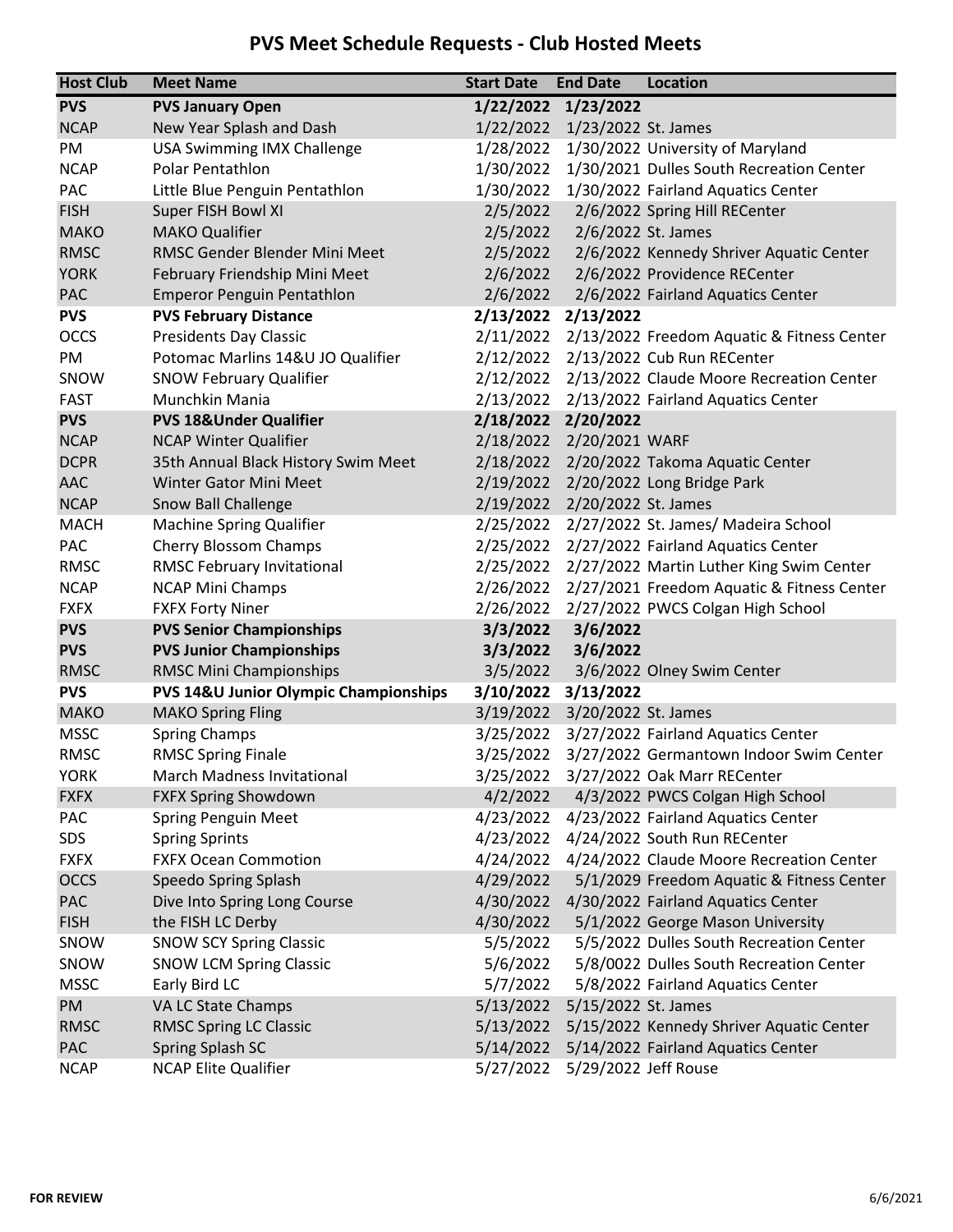## **PVS Meet Schedule Requests - Club Hosted Meets**

| <b>Host Club</b> | <b>Meet Name</b>                       | <b>Start Date</b> | <b>End Date</b>     | <b>Location</b>                                    |
|------------------|----------------------------------------|-------------------|---------------------|----------------------------------------------------|
| <b>FISH</b>      | the FISH June LC Invitational          | 6/4/2022          | 6/5/2022 St. James  |                                                    |
| <b>FXFX</b>      | <b>FXFX Summer Solstice</b>            | 6/4/2022          |                     | 6/5/2022 George Mason University                   |
| <b>PVS</b>       | <b>PVS LC Distance</b>                 |                   | 6/11/2022 6/12/2022 |                                                    |
| <b>PVS</b>       | <b>PVS LC Open 1</b>                   |                   | 6/19/2022 6/19/2022 |                                                    |
| SNOW             | SNOW LCM Invitational (Prelims/Finals) |                   |                     | 6/16/2022 6/19/2022 Dulles South Recreation Center |
| <b>PVS</b>       | <b>PVS LC Open 2</b>                   |                   | 6/26/2022 6/26/2022 |                                                    |
| <b>PVS</b>       | <b>PVS LC Open Championships</b>       |                   | 7/14/2022 7/17/2022 |                                                    |
| <b>PVS</b>       | <b>PVS LC 12&amp;U Championships</b>   |                   | 7/14/2022 7/17/2022 |                                                    |
| <b>PVS</b>       | PVS LC 13&O Championships              |                   | 7/21/2022 7/24/2022 |                                                    |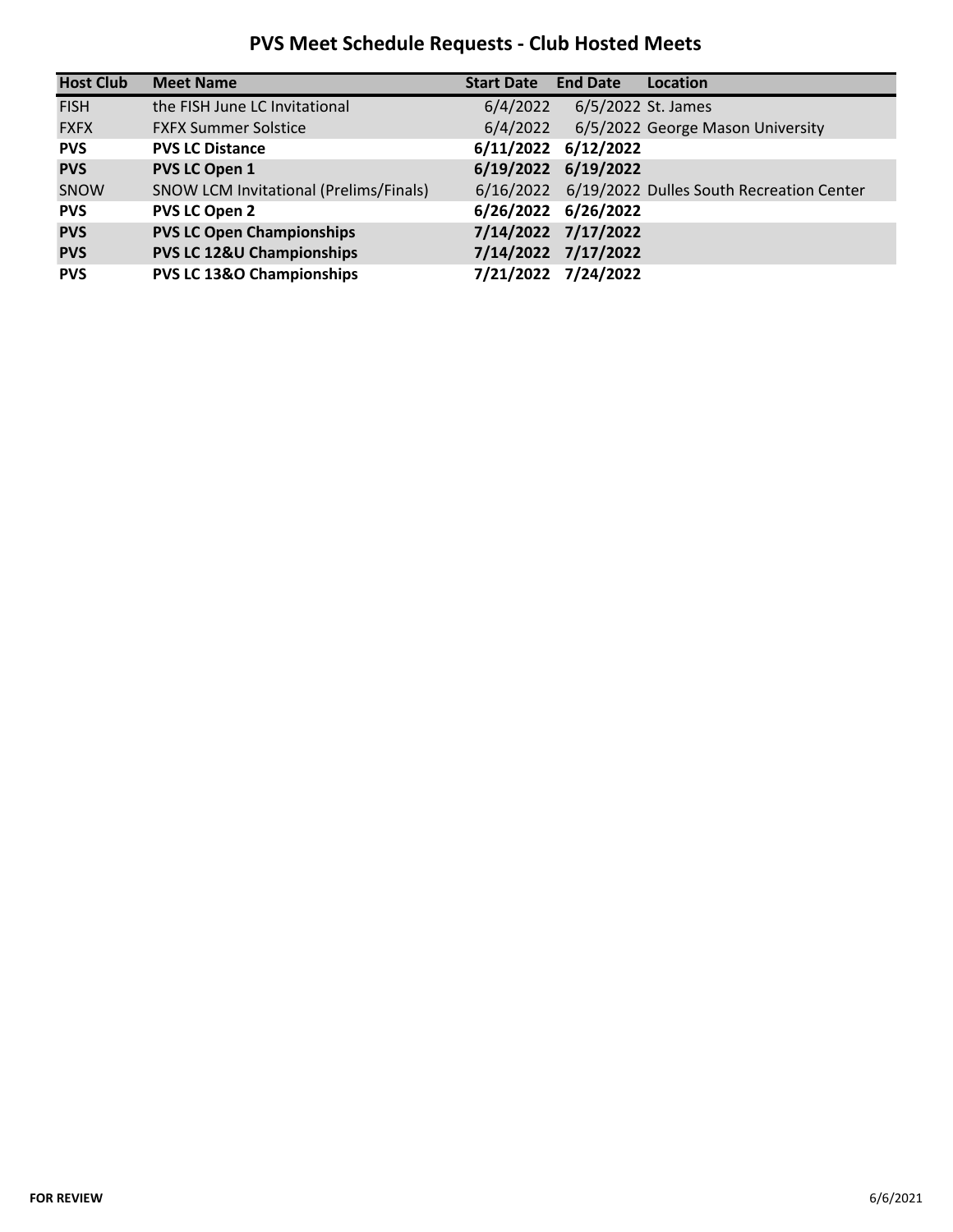| <b>Name</b>            | Club        |
|------------------------|-------------|
| <b>Terri Marlin</b>    | <b>PVS</b>  |
| <b>Kelly Rowell</b>    | <b>PVS</b>  |
| <b>Erik Collins</b>    | PVS/SNOW    |
| <b>Evan Stiles</b>     | PVS/AAC     |
| Ailynn Park            | <b>APAC</b> |
| <b>Robert Walker</b>   | <b>ASA</b>  |
| <b>Andrew Killian</b>  | <b>FAA</b>  |
| Manga Dalizu           | <b>FAST</b> |
| Ray Benecki            | <b>FISH</b> |
| Matt Salerno           | <b>FXFX</b> |
| Joseph Flaherty        | <b>JFD</b>  |
| Dan Rhinehart          | LIFE        |
| Morgon Henderson-Kunz  | <b>MACH</b> |
| Paris Jacobs           | MACH        |
| Dan Jacobs             | <b>MACH</b> |
| Kevin Long             | <b>MACH</b> |
| <b>Heather Haddock</b> | <b>MAKO</b> |
| Moons Aquatics Club    | MOON        |
| <b>Trish Buswell</b>   | <b>NCAP</b> |
| George "Kyle" McDaniel | <b>NCAP</b> |
| <b>Tim Kelly</b>       | <b>NCAP</b> |
| Tom Ugast              | <b>NCAP</b> |
| Karyn McCannon         | <b>NCAP</b> |
| <b>Piper Buswell</b>   | <b>NCAP</b> |
| Kristen Washburn       | <b>NCAP</b> |
| Stephen Clendenin      | <b>NCAP</b> |
| <b>Aaron Dean</b>      | <b>OCCS</b> |
| Cherlynn Venit         | <b>PAC</b>  |
| <b>Corey Wallace</b>   | <b>PGPR</b> |
| <b>Bill Marlin</b>     | PM          |
| <b>Bob Brofft</b>      | PM          |
| James Zenyuh           | PM          |
| <b>Reid Owen</b>       | PM          |
| Mark Eldridge          | <b>RMSC</b> |
| <b>Kent Williams</b>   | <b>RMSC</b> |
| Patty Wilson           | RY          |
| Melanie McKula         | <b>SDS</b>  |
| Teresa Meike           | SNOW        |
| Priya Aurora           | <b>TANK</b> |
| Jorge Silva            | TIBU        |
| John Tollefson         | <b>TOLL</b> |
| <b>Henry Tollefson</b> | <b>TOLL</b> |
| <b>Shawn Mansfield</b> | <b>VLAC</b> |
| Kristin Wolff          | <b>YORK</b> |
| <b>Shelley Gesker</b>  | <b>YORK</b> |
| Alexandra's iPhone     | 5.          |